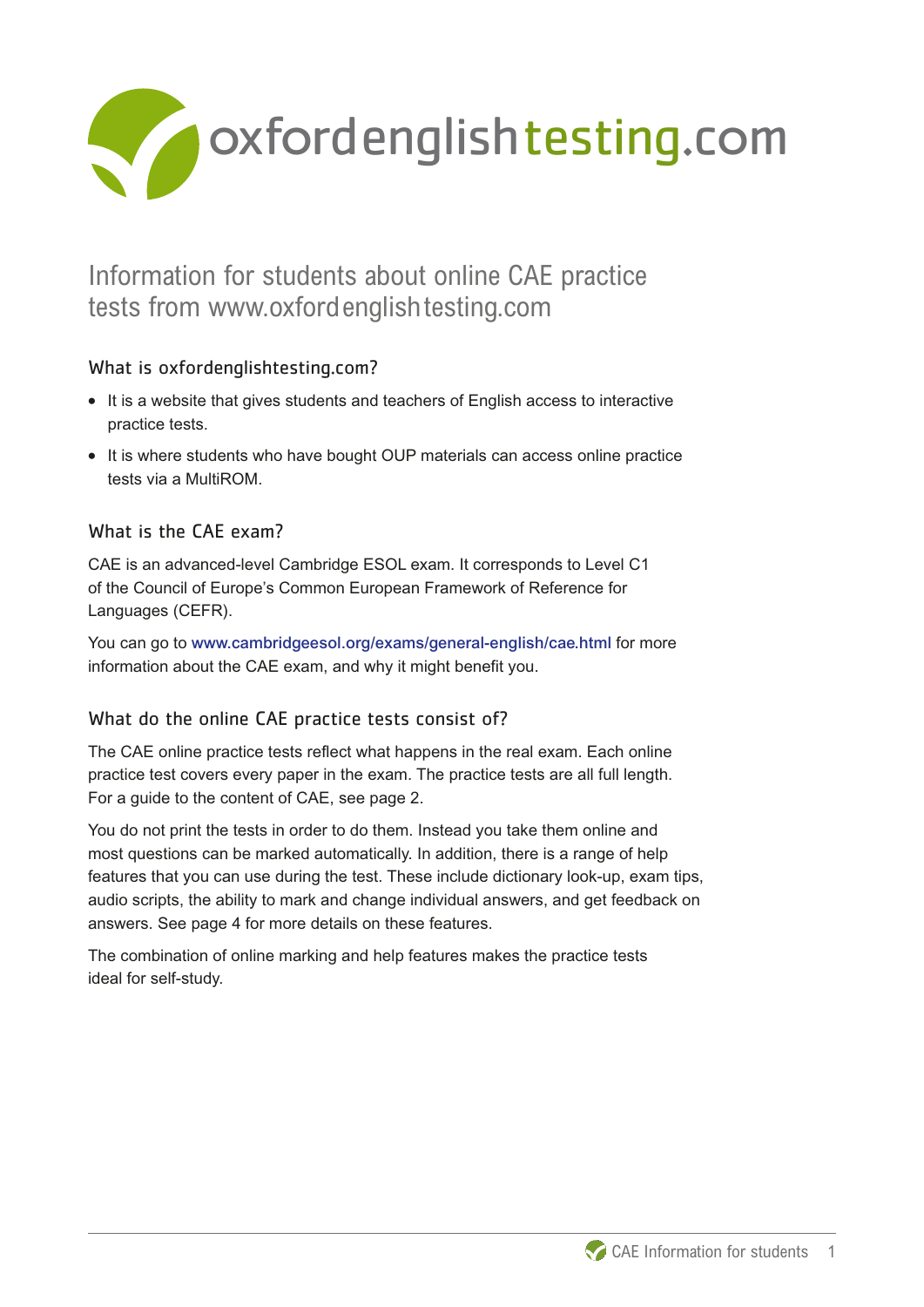## CAE content and overview

| Paper                                              | <b>Content</b>                                                                                                                                                                                                                                                                                                                                                                                                                                                                                                                                                                                                                                                                                                                                            | <b>Test focus</b>                                                                                                                                                                                                                                                                                                                                                    |
|----------------------------------------------------|-----------------------------------------------------------------------------------------------------------------------------------------------------------------------------------------------------------------------------------------------------------------------------------------------------------------------------------------------------------------------------------------------------------------------------------------------------------------------------------------------------------------------------------------------------------------------------------------------------------------------------------------------------------------------------------------------------------------------------------------------------------|----------------------------------------------------------------------------------------------------------------------------------------------------------------------------------------------------------------------------------------------------------------------------------------------------------------------------------------------------------------------|
| Paper 1<br><b>READING</b><br>1 hour 15<br>minutes  | Part 1<br>5 short texts, each with 2 multiple-choice questions. The<br>texts will be on one theme but come from different sources.<br>Part 2 A text with 6 paragraphs removed and mixed up. You have<br>to put each paragraph back in its proper place. There will<br>be one paragraph that does not fit any of the spaces.<br>A text with 7 multiple-choice questions.<br>Part 3<br>A text consisting of several paragraphs and 15 questions.<br>Part 4<br>You have to read each question and match it to the right<br>paragraph.                                                                                                                                                                                                                        | You are expected to show<br>understanding of attitude,<br>detail, implication, main idea,<br>opinion, specific information,<br>text organisation features, tone,<br>and text structure.                                                                                                                                                                              |
| Paper 2<br><b>WRITING</b><br>1 hour 30<br>minutes  | Part 1<br>You have to write an article, letter, report, or proposal.<br>There will be some input material such as notes, graphs, or<br>diagrams, and instructions on what to write.<br>There are 4 writing tasks to choose from. You choose one<br>Part 2<br>task, such as writing an article or report.                                                                                                                                                                                                                                                                                                                                                                                                                                                  | You are expected to be able to<br>write non-specialized text types<br>such as an article, a contribution<br>to a longer piece, an essay,<br>information sheets, a letter, a<br>proposal, a report, a review,<br>or a competition entry, with a<br>focus on advising, comparing,<br>evaluating, expressing opinions,<br>hypothesising, justifying, and<br>persuading. |
| Paper 3<br>USE OF<br><b>ENGLISH</b><br>1 hour      | A text with 12 multiple-choice gaps. For each gap you have<br>Part 1<br>to choose a word or phrase that completes the sentence.<br>Part 2 A text with 15 gaps. You have to write a word in each gap<br>to complete the sentences.<br>A text with 10 gaps. For each gap you are given a word to<br>Part 3<br>use. You have to adapt this word so that it fits the sentence.<br>There are 5 questions, each with 3 sentences. Each<br>Part 4<br>sentence has a gap. You have to think of one word to fit all<br>3 gaps.<br>There are 8 questions. For each question you will be given<br>Part 5<br>2 sentences. You have to complete the second sentence<br>so that it has a similar meaning to the first. There will be a<br>keyword that you have to use. | You are expected to<br>demonstrate the ability to apply<br>your knowledge of the language<br>system by completing a number<br>of tasks.                                                                                                                                                                                                                              |
| Paper 4<br><b>LISTENING</b><br>About 40<br>minutes | Part 1<br>There are 3 short audio clips of people talking. For each<br>clip you have to answer 2 multiple-choice questions.<br>Part 2 There is an audio clip and 8 sentences, each with a<br>gap. You have to listen for information to complete the<br>sentences.<br>You have to listen to a longer audio clip of people speaking<br>Part 3<br>and answer 6 multiple-choice questions.<br>There is an audio clip containing 5 short extracts and 2<br>Part 4<br>tasks to complete. For each task you are given 8 options<br>and must choose the 5 that match the speakers.                                                                                                                                                                               | You are expected to be able<br>to show understanding of<br>agreement, attitude, course<br>of action, detail, function, gist,<br>interpreting context, main<br>points, opinion, purpose,<br>specific information, etc.                                                                                                                                                |
| Paper 5<br><b>SPEAKING</b><br>15 minutes           | The examiner asks you questions which they will select<br>Part 1<br>from a list of familiar topics.<br>You must respond to 2 questions based on 3 pictures.<br>Part 2<br>Each candidate receives different pictures. You will also<br>have to answer a question about your partner's pictures<br>for about 30 seconds.<br>You discuss a topic with another candidate for about 3<br>Part 3<br>minutes. The examiner will give you both some pictures<br>and questions to respond to.<br>The examiner will ask you and your partner to discuss<br>Part 4<br>more questions related to the topic in Part 3.                                                                                                                                                 | You are expected to be able<br>to respond to questions and<br>to interact in conversational<br>English.                                                                                                                                                                                                                                                              |

Reproduced with the permission of Cambridge ESOL Reproduced with the permission of Cambridge ESOL

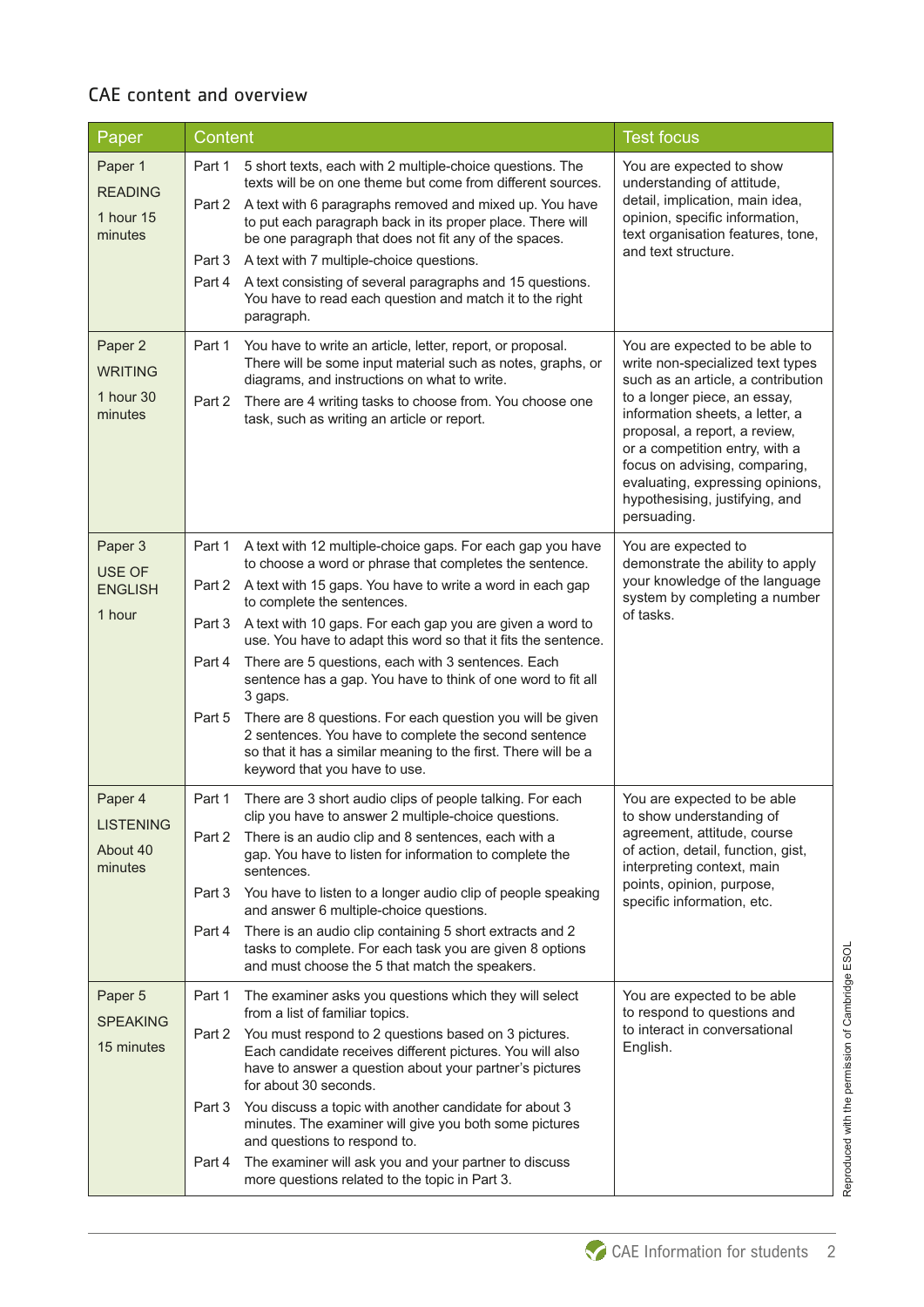#### How do I do a practice test?

You can do a practice test wherever you have access to a computer and the Internet. You will need an e-mail address and to be online when you do the tests. There is a demo about the practice tests on the homepage. Instructions on how to take a test can be found in the **Quick-start guide for students** on your My study space screen.

For further details about system requirements, see page 5. You have access to the test for 365 days from the time you pay, or put your MultiROM into the computer and register. After 365 days you will have to submit the test for final marking.

You do not have to do the whole test at one time. You can answer and then mark a question, a part, a paper, or the whole test. All your answers are automatically saved when you leave the site, and you can come back to the test at any time. You can also skip questions and come back to them later.

You can monitor your progress via the **Test Overview**, which records questions not attempted, attempted but not marked, right and wrong answers, and questions that cannot be marked automatically. You can also print the **Test Overview** and **Results** page.

When doing the Listening paper, you can start, stop, and repeat the audio as many times as you like. If you still find it difficult to understand the audio, you can read or print an audio script after you have attempted the questions. If you need to control the volume of the audio, please use the controls on your computer to do so.

The testing site has a **Dictionary look-up facility**. Just double-click on any word in the test and get a definition from the *Oxford Advanced Learner's Dictionary*.

#### Marking the practice test

The system can automatically mark the Reading, Use of English, and Listening papers. You can read and print **Feedback** for answers, if you mark the questions as you go. The **Feedback** gives explanations of the correct and incorrect answers.

If you are asked to key in your answers, the automatic marking system will only accept words that are spelled correctly. Answers may be typed in upper case or lower case, but not a mixture of the two (e.g. 'CORRECT ANSWER' and 'correct answer' but not 'Correct answer', unless at the start of a sentence, or a proper name). Both British and American spelling will be accepted. When you take your answer from a text provided, make sure you copy the word exactly.

The system cannot automatically mark the Speaking paper. You can see all parts of the Speaking paper online and, to help you practice, we have included **Useful language** on the website for each task. Ask a fellow student to practice with you. If your teacher would like to do a Speaking paper with you, you can download and print the entire Speaking paper via the link on the **Learning resources** section of the **My Tests** page. You can enter your marks for the Speaking paper on your **Results** page.

The Writing paper tasks also cannot be marked automatically. You have the choice of printing them or e-mailing them for your teacher to mark. You can then enter the marks on your **Results** page once you have submitted all your answers for final marking. You can read or print off a **Sample answer** for each Writing task to help you understand what is expected of you.

The test results you see include scores for the separate skills and a total score. If you do not enter Writing or Speaking marks, the marking scheme will take this into account.

It is very important to remember that these are only practice tests, not the real exam, and so your final mark will only be an indication of how you might perform in the real exam.

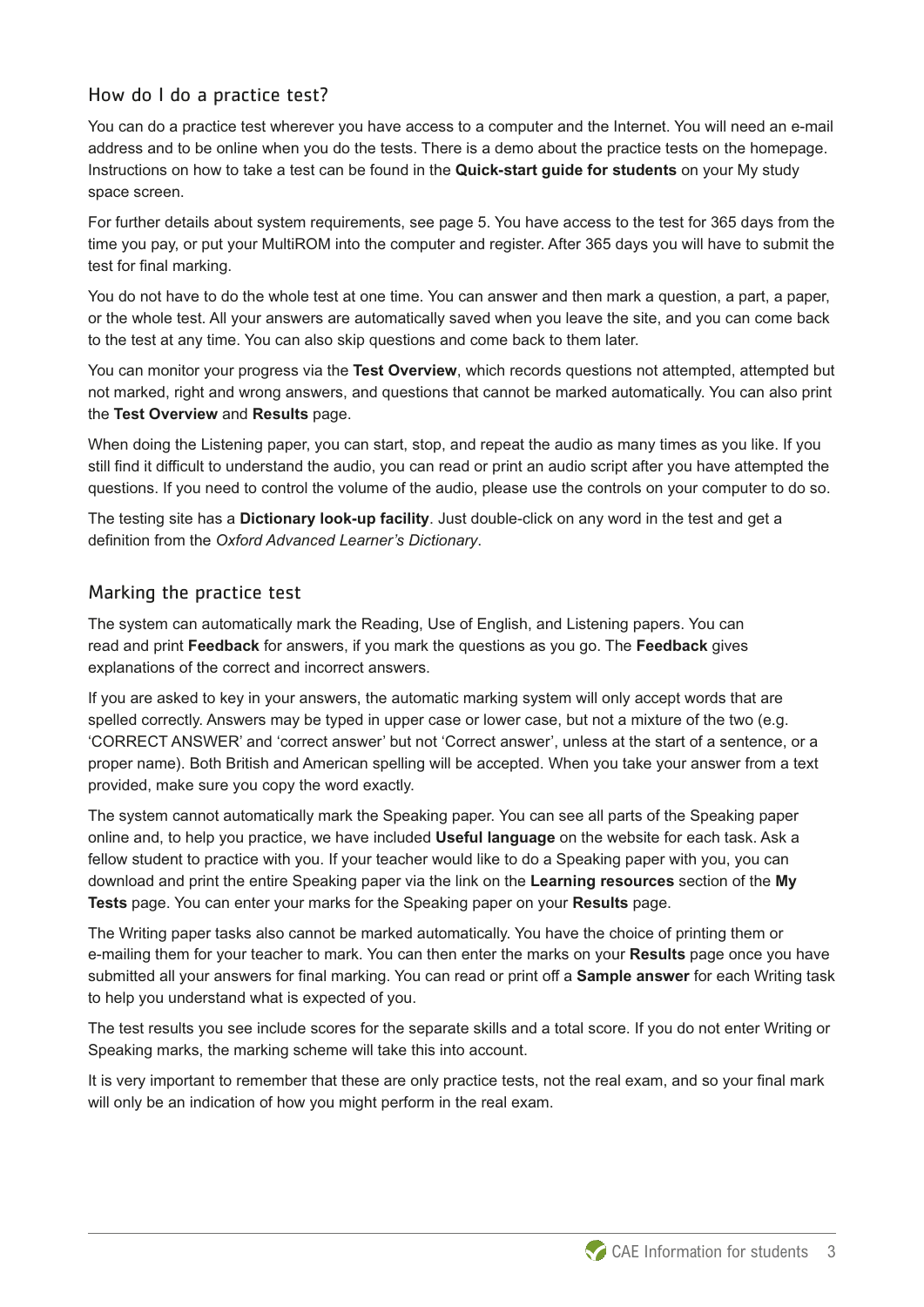## What help is available while I do the test?

| <b>Features</b>                                                | <b>Benefits</b>                                                                                                                                                                                                                                                                                                                                                                                   |  |
|----------------------------------------------------------------|---------------------------------------------------------------------------------------------------------------------------------------------------------------------------------------------------------------------------------------------------------------------------------------------------------------------------------------------------------------------------------------------------|--|
| <b>Test tips</b>                                               | You can see a Tip on how to answer every type of question.                                                                                                                                                                                                                                                                                                                                        |  |
| Dictionary look-up                                             | You can look up the meaning of any word in the practice test. Just<br>double click it and a definition will pop up from the Oxford Advanced<br>Learner's Dictionary. You will need to have pop-up windows enabled.                                                                                                                                                                                |  |
| Instant marking and feedback                                   | When you have answered a question in the Reading, Use of English,<br>or Listening paper, you can mark it immediately to see whether you<br>got it right. You can then get Feedback to find out why it was right or<br>wrong. You can print the feedback if you wish. Understanding why you<br>answered a question incorrectly helps you think more clearly about a<br>similar question next time. |  |
| Change your answer                                             | You can go back and try to answer the question again as many times<br>as you like.                                                                                                                                                                                                                                                                                                                |  |
| Save and come back later                                       | You do not have to complete a paper or test at one time. Your answers<br>are saved as you take the test and kept when you log out. You can<br>come back to it at any time. You have 365 days before you have to<br>submit the practice test for final marking. The My tests page tells you<br>when the test expires.                                                                              |  |
| Mark individual answers, a part,<br>a paper, or the whole test | However much you have done of the practice test, you can mark it<br>and see how well you are doing. The Reading, Listening, and Use of<br>English papers are all marked automatically.                                                                                                                                                                                                            |  |
| Audio scripts                                                  | These are available for all parts of the Listening paper. Reading the<br>Audio script will help you understand anything you did not understand<br>when you were listening to them. You can also print the audio scripts.                                                                                                                                                                          |  |
| Sample answers for questions<br>in the Writing paper           | You can see Sample answers after you have written your own<br>response. The sample answers have been written by real students,<br>and will give you a good idea of what is expected. The answers contain<br>incorrectly spelled words that can't be found in the dictionary look-up.                                                                                                              |  |
|                                                                | What you write will not be marked automatically. If you would like<br>your teacher to mark it, you can print it off to give to them or e-mail it<br>to them. When they have marked it, you can enter the mark on your<br>Results page. It does not matter if you do not enter a mark, the final<br>marks will be adjusted to take that into account.                                              |  |
| Useful language for the<br>Speaking paper                      | There is Useful language to help you practice the Speaking papers.<br>You can print the Speaking paper from the Resources page, and ask<br>your teacher to do the Speaking paper with you. As with the Writing<br>paper, you can enter the mark your teacher gives you. However, even if<br>you do not, your final marks will be adjusted to take that into account.                              |  |
| <b>Results page</b>                                            | You will see your score by paper and part and as a percentage.<br>Remember this is a practice test and you will only get an indication of<br>what your score may be in the actual CAE test.                                                                                                                                                                                                       |  |
| Try sample questions first                                     | You can try out a short version of a practice test before you do a real<br>one. The sample questions allow you to find out how to use a test<br>before you start. The samples are available in the Online shop, or by<br>clicking the link to Try a free sample on the homepage.                                                                                                                  |  |